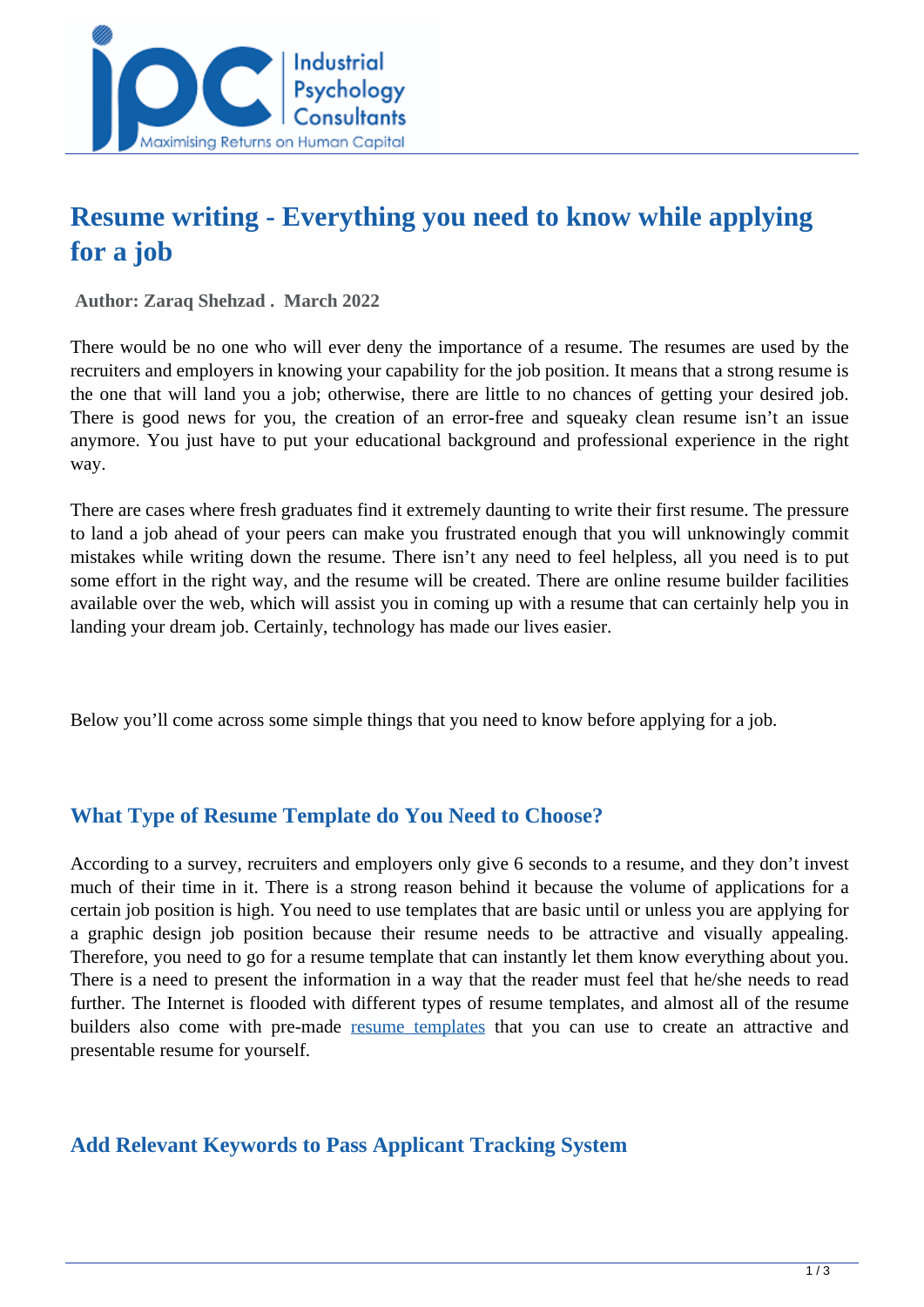

You need to ensure that there is a relevant keyword in your resume. You can gather those keywords from job descriptions, presentations, and conversations with the employees. These are the keywords that help you pass the applicant tracking system. Over here, you also need to make sure that the resume shouldn't include irrelevant keywords just to pass the applicant tracking system. There is no need to make the resume a word search game that can pass the system, but the recruiter may toss it. However, adding up relevant keywords is essential. The premade templates available over the web are mostly optimized with the relevant keywords. In this regard, you can find such premade resume templates with relevant keywords on any online resume maker.

# **Keep It Concise and Precise**

The resume needs to be short, and there shouldn't be any unnecessary information in it. If your resume is longer, then there are chances that it will be ignored by the hiring manager and recruiters. You need to make it concise by eliminating all the fluff from it. The resume shouldn't be of more than one page and only have relevant information in it. It is a better approach to keep the resume short instead of overwhelming and extensive. However, it doesn't mean that you need to fill up all the white spaces. It means that you need to condense the content in a way that it gets fitted in one page, while the white space should be left between those areas where you want the recruiter to be focused. Therefore, it is a better approach to keep the resume concise and precise.

## **Use Reverse Chronological Resume Format**

The reverse chronological resume is the most common resume format that is widely used all around the world. The format lets you describe your educational background and work history in an organized way while starting from the most recent one. There is an objective at the start of this resume, then comes the work history, educational qualification, skills, and other relevant information. The format is easy-toread, and the employers can understand it within no time. The recruiters find it easy to view the relevant details instantly. The applicants are also able to cover their flaws, and they find it easy to showcase their work experience in a good way.

*Pro-Tip:* You can use different resume templates for this purpose using [resume builder online](https://smallseotools.com/resume-builder/) and follow the format accordingly. Different resume creator facilities are available that will let you create your resume within a matter of seconds.